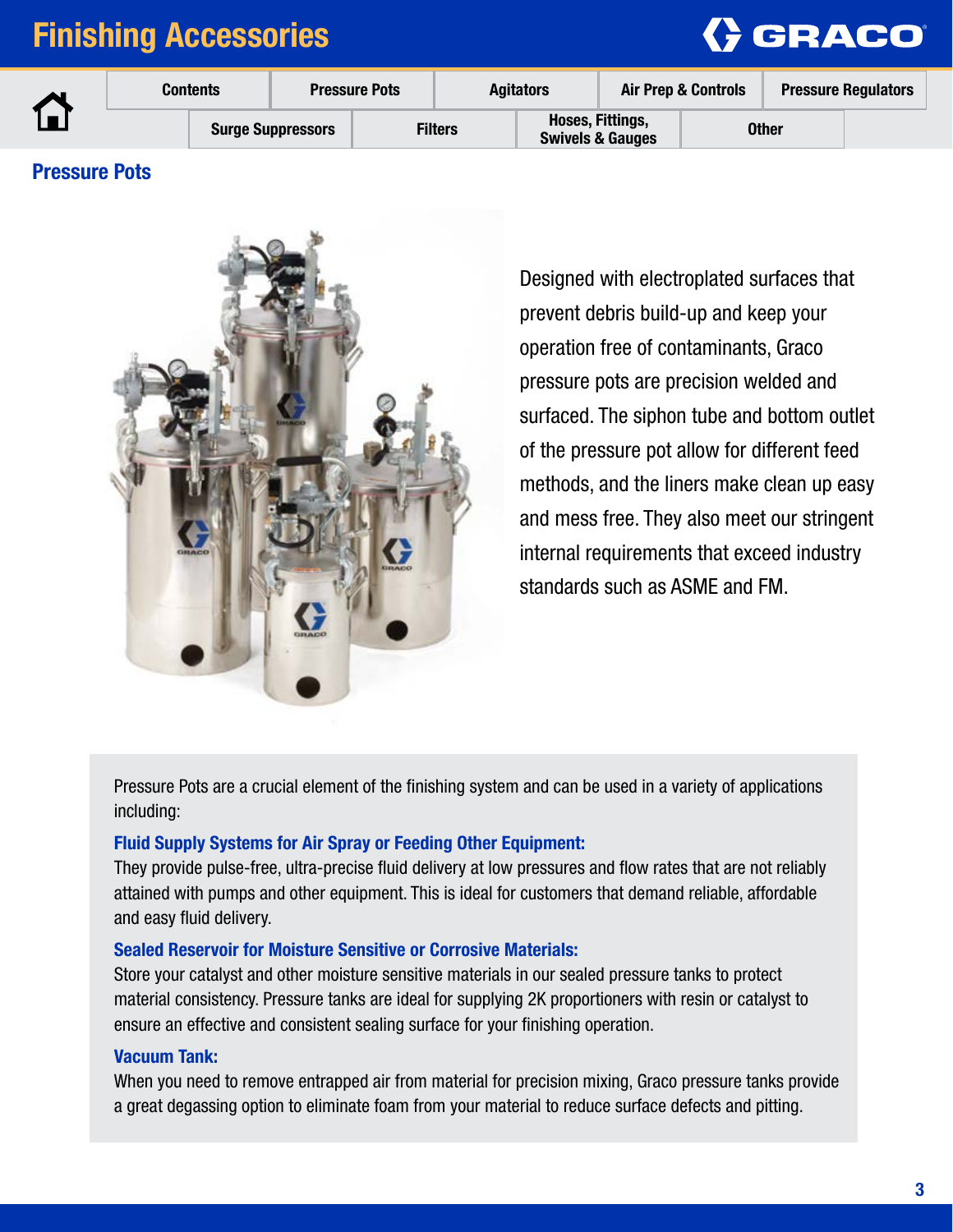

|  | <b>Contents</b> |  |                          | <b>Agitators</b><br><b>Pressure Pots</b> |  |                                                 | <b>Air Prep &amp; Controls</b> |  | <b>Pressure Regulators</b> |  |
|--|-----------------|--|--------------------------|------------------------------------------|--|-------------------------------------------------|--------------------------------|--|----------------------------|--|
|  |                 |  | <b>Surge Suppressors</b> | <b>Filters</b>                           |  | Hoses, Fittings,<br><b>Swivels &amp; Gauges</b> |                                |  | <b>Other</b>               |  |

### Pressure Pots

# 2 Gallon (8 liter)

Pressure Pots

- ASME rated to ensure it meets factory standards
- High quality stainless steel design is compatible with many materials
- Use in stand-alone spraying, material/catalyst supply, or as a moisture sensitive material reservoir



## Ordering Information

|                         |                            |                          |                                                                                              | <b>Models with Agitators</b>                                            | <b>Models without Agitators</b>                                                   |                                                                         |  |  |
|-------------------------|----------------------------|--------------------------|----------------------------------------------------------------------------------------------|-------------------------------------------------------------------------|-----------------------------------------------------------------------------------|-------------------------------------------------------------------------|--|--|
| <b>Capacity</b>         | <b>Height</b><br>in $(cm)$ | <b>Weight</b><br>lb (kg) | Low Pressure (HVLP)<br><b>Requlated to 15 psi</b><br>$(1.05 \text{ bar}, 0.105 \text{ MPa})$ | <b>High Pressure</b><br><b>Requlated to 100 psi</b><br>(7 bar, 0.7 MPa) | <b>Low Pressure (HVLP)</b><br><b>Requlated to 15 psi</b><br>(1.05 bar, 0.105 MPa) | <b>High Pressure</b><br><b>Requiated to 100 psi</b><br>(7 bar, 0.7 MPa) |  |  |
| 2 Gallon<br>$(8$ liter) | 26.0(66.0)                 | 38(17)                   | 236156                                                                                       | 236158                                                                  |                                                                                   |                                                                         |  |  |
| 2 Gallon<br>(8 liter)   | 25.4 (64.5)                | 30(14)                   |                                                                                              |                                                                         | 236155                                                                            | 236157                                                                  |  |  |

| <b>Part Number</b> | <b>Description</b>                |
|--------------------|-----------------------------------|
| 236086             | Bare tank (pot, lid, gasket only) |
| 236676             | Bottom outlet kit                 |
| 15D058             | Tank liner (Qty 20)               |
| 111381             | <b>Replacement C-Clamps</b>       |
| 117572             | Standard Santoprene gasket        |
| 117575             | Premium PTFE coated gasket        |
| 236859             | Agitator assembly                 |

2 gal (8 l) tank has a direct-drive blade high-speed agitator. New optional Gun Air Regulator Kit (235042) can be added to all the tanks above.

Instruction manual [308370.](http://search.graco.com/search?site=all_dam_no_historic&client=search_links&tlen=1024&filter=0&num=50&proxystylesheet=search_links&q=308370)

4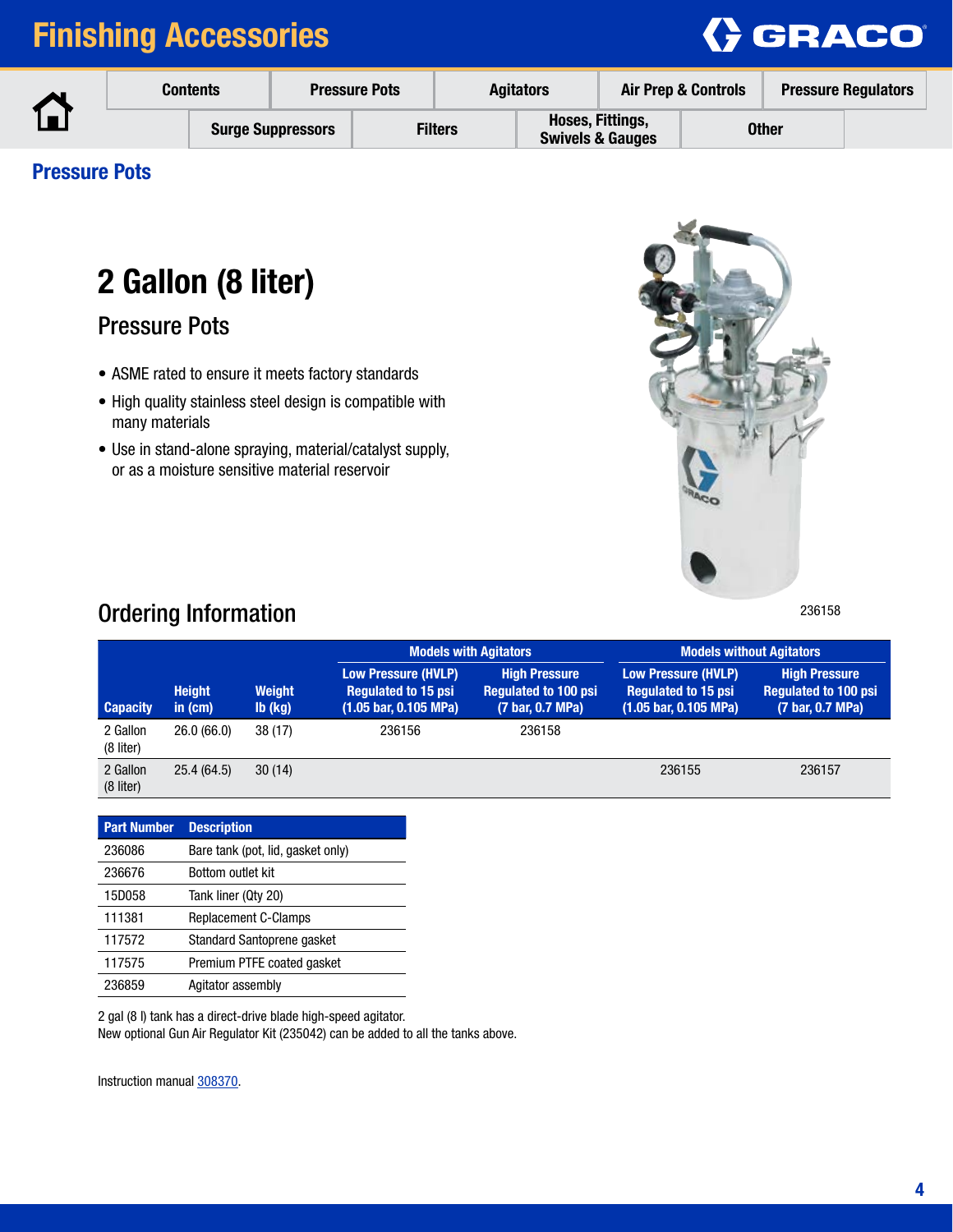

|  | <b>Contents</b> |  |                          | <b>Pressure Pots</b> |                | <b>Agitators</b> | <b>Air Prep &amp; Controls</b>                  |  | <b>Pressure Regulators</b> |  |
|--|-----------------|--|--------------------------|----------------------|----------------|------------------|-------------------------------------------------|--|----------------------------|--|
|  |                 |  | <b>Surge Suppressors</b> |                      | <b>Filters</b> |                  | Hoses, Fittings,<br><b>Swivels &amp; Gauges</b> |  | <b>Other</b>               |  |

### Pressure Pots

# 5 Gallon (19 liter)

Pressure Pots

- ASME rated to ensure it meets factory standards
- High quality stainless steel design is compatible with many materials
- Use in stand-alone spraying, material/catalyst supply, or as a moisture sensitive material reservoir



236149

### Ordering Information

|                          |                            |                          |                                                                                   | <b>Models with Agitators</b>                                            | <b>Models without Agitators</b>                                                                     |                                                                         |  |  |
|--------------------------|----------------------------|--------------------------|-----------------------------------------------------------------------------------|-------------------------------------------------------------------------|-----------------------------------------------------------------------------------------------------|-------------------------------------------------------------------------|--|--|
| <b>Capacity</b>          | <b>Height</b><br>in $(cm)$ | <b>Weight</b><br>lb (kg) | <b>Low Pressure (HVLP)</b><br><b>Requlated to 15 psi</b><br>(1.05 bar, 0.105 MPa) | <b>High Pressure</b><br><b>Requlated to 100 psi</b><br>(7 bar, 0.7 MPa) | <b>Low Pressure (HVLP)</b><br><b>Requiated to 15 psi</b><br>$(1.05 \text{ bar}, 0.105 \text{ MPa})$ | <b>High Pressure</b><br><b>Requlated to 100 psi</b><br>(7 bar, 0.7 MPa) |  |  |
| 5 Gallon<br>$(19$ liter) | 30.5(77.5)                 | 74 (34)                  | 236146                                                                            | 236152                                                                  |                                                                                                     |                                                                         |  |  |
| 5 Gallon<br>$(19$ liter) | 30.5(77.5)                 | 65 (30)                  |                                                                                   |                                                                         | 236143                                                                                              | 236149                                                                  |  |  |

| <b>Part Number</b> | <b>Description</b>                                                           |
|--------------------|------------------------------------------------------------------------------|
| 236087             | Bare tank (pot, lid, gasket only)                                            |
| 244147             | Supply tank (pot, lid, gasket, plugs, fill<br>port cap, pick-up tube, liner) |
| 236677             | Bottom outlet kit                                                            |
| 15D059             | Tank liner (Qty 20)                                                          |
| 186517             | Stainless steel paddle kit                                                   |
| 117571             | Standard Santoprene gasket                                                   |
| 117574             | Premium PTFE coated gasket                                                   |
| 236661             | Agitator assembly                                                            |
|                    |                                                                              |

New optional Gun Air Regulator Kit (235042) can be added to all the tanks above.

All 5, 10 and 15 gal (19, 38, 57 l) pressure tanks with agitators feature heavy-duty back-geared models.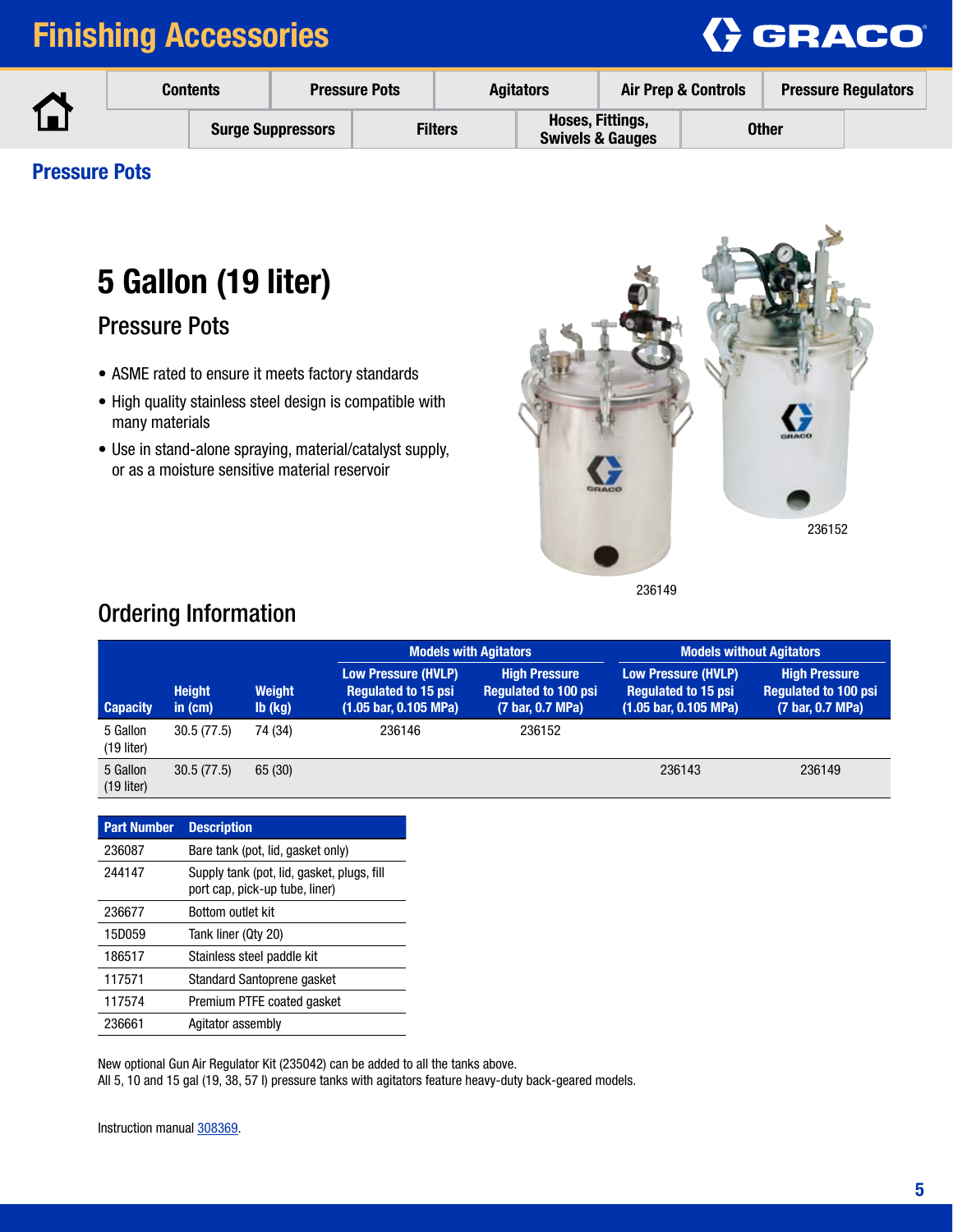

|  | <b>Contents</b> |  |                          | <b>Agitators</b><br><b>Pressure Pots</b> |                | <b>Air Prep &amp; Controls</b>                  |  | <b>Pressure Regulators</b> |  |
|--|-----------------|--|--------------------------|------------------------------------------|----------------|-------------------------------------------------|--|----------------------------|--|
|  |                 |  | <b>Surge Suppressors</b> |                                          | <b>Filters</b> | Hoses, Fittings,<br><b>Swivels &amp; Gauges</b> |  | <b>Other</b>               |  |

### Pressure Pots

# 10 Gallon (38 liter)

Pressure Pots

- ASME rated to ensure it meets factory standards
- High quality stainless steel design is compatible with many materials
- Use in stand-alone spraying, material/catalyst supply, or as a moisture sensitive material reservoir



#### 236153

## Ordering Information

|                           |                            |                                             |                                                                                                     | <b>Models with Agitators</b>                                            | <b>Models without Agitators</b>                                                                     |                                                                         |  |  |
|---------------------------|----------------------------|---------------------------------------------|-----------------------------------------------------------------------------------------------------|-------------------------------------------------------------------------|-----------------------------------------------------------------------------------------------------|-------------------------------------------------------------------------|--|--|
| <b>Capacity</b>           | <b>Height</b><br>in $(cm)$ | <b>Weight</b><br>$\mathsf{lb}(\mathsf{kg})$ | <b>Low Pressure (HVLP)</b><br><b>Requlated to 15 psi</b><br>$(1.05 \text{ bar}, 0.105 \text{ MPa})$ | <b>High Pressure</b><br><b>Requlated to 100 psi</b><br>(7 bar, 0.7 MPa) | <b>Low Pressure (HVLP)</b><br><b>Requiated to 15 psi</b><br>$(1.05 \text{ bar}, 0.105 \text{ MPa})$ | <b>High Pressure</b><br><b>Requlated to 100 psi</b><br>(7 bar, 0.7 MPa) |  |  |
| 10 Gallon<br>(38 liter)   | 33.9(88.0)                 | 85 (39)                                     | 236147                                                                                              | 236153                                                                  |                                                                                                     |                                                                         |  |  |
| 10 Gallon<br>$(38$ liter) | 33.9 (88.0)                | 76 (35)                                     |                                                                                                     |                                                                         | 236144                                                                                              | 236150                                                                  |  |  |

| <b>Part Number</b> | <b>Description</b>                                                           |
|--------------------|------------------------------------------------------------------------------|
| 236088             | Bare tank (pot, lid, gasket only)                                            |
| 244148             | Supply tank (pot, lid, gasket, plugs, fill<br>port cap, pick-up tube, liner) |
| 236677             | <b>Bottom outlet kit</b>                                                     |
| 15D060             | Tank liner (Qty 20)                                                          |
| 186517             | Stainless steel paddle kit                                                   |
| 117571             | Standard Santoprene gasket                                                   |
| 117574             | Premium PTFE coated gasket                                                   |
| 236662             | Agitator assembly                                                            |

New optional Gun Air Regulator Kit (235042) can be added to all the tanks above.

All 5, 10 and 15 gal (19, 38, 57 l) pressure tanks with agitators feature heavy-duty back-geared models.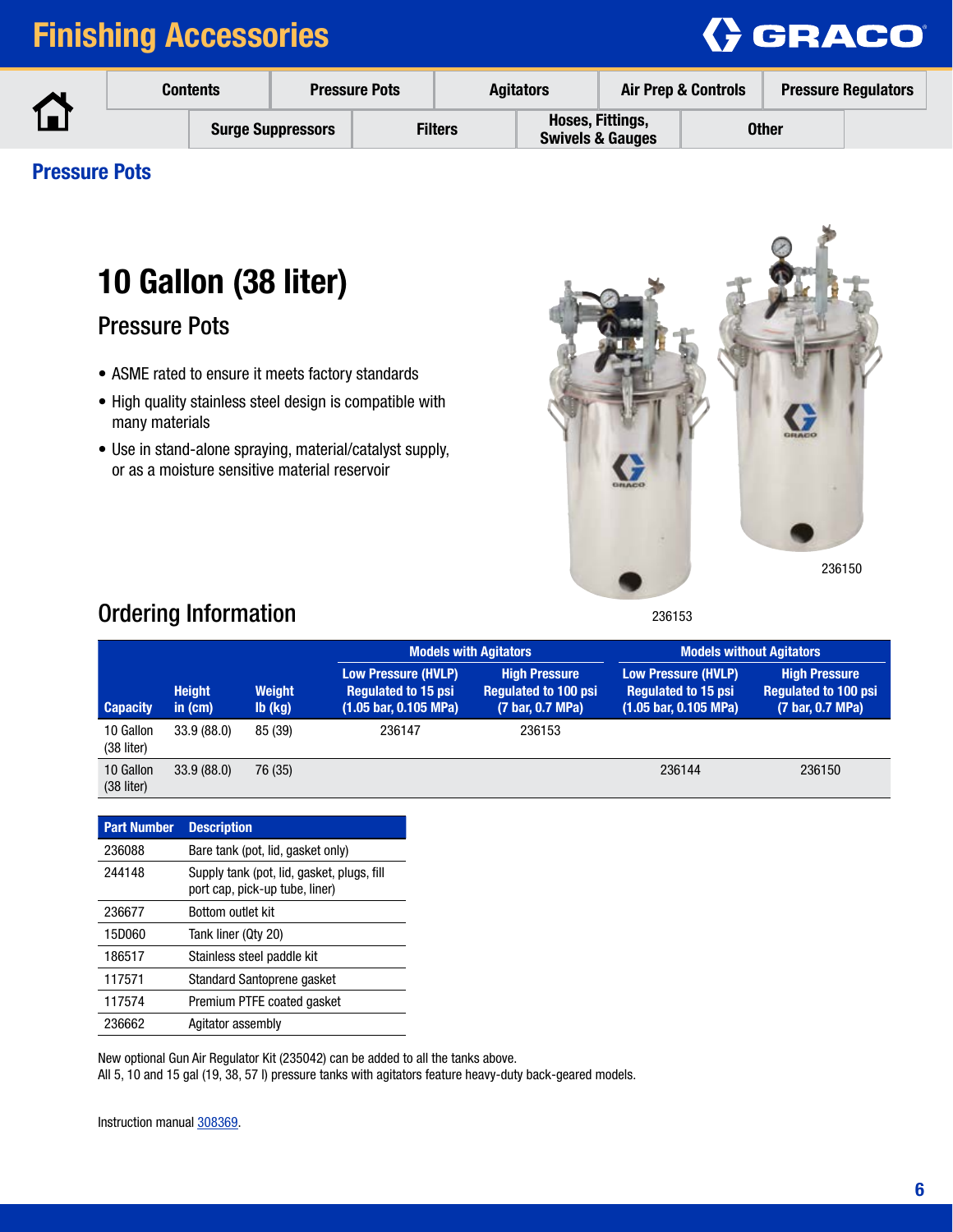

|  | <b>Contents</b>          |  | <b>Pressure Pots</b> |  | <b>Agitators</b>                                |  | <b>Air Prep &amp; Controls</b> |              | <b>Pressure Regulators</b> |
|--|--------------------------|--|----------------------|--|-------------------------------------------------|--|--------------------------------|--------------|----------------------------|
|  | <b>Surge Suppressors</b> |  | <b>Filters</b>       |  | Hoses, Fittings,<br><b>Swivels &amp; Gauges</b> |  |                                | <b>Other</b> |                            |

### Pressure Pots

# 15 Gallon (57 liter)

Pressure Pots

- ASME rated to ensure it meets factory standards
- High quality stainless steel design is compatible with many materials
- Use in stand-alone spraying, material/catalyst supply, or as a moisture sensitive material reservoir



### Ordering Information

|                           |                            |                          |                                                                                              | <b>Models with Agitators</b>                                            | <b>Models without Agitators</b>                                                                     |                                                                         |  |  |
|---------------------------|----------------------------|--------------------------|----------------------------------------------------------------------------------------------|-------------------------------------------------------------------------|-----------------------------------------------------------------------------------------------------|-------------------------------------------------------------------------|--|--|
| <b>Capacity</b>           | <b>Height</b><br>in $(cm)$ | <b>Weight</b><br>lb (kg) | Low Pressure (HVLP)<br><b>Requiated to 15 psi</b><br>$(1.05 \text{ bar}, 0.105 \text{ MPa})$ | <b>High Pressure</b><br><b>Requlated to 100 psi</b><br>(7 bar, 0.7 MPa) | <b>Low Pressure (HVLP)</b><br><b>Requiated to 15 psi</b><br>$(1.05 \text{ bar}, 0.105 \text{ MPa})$ | <b>High Pressure</b><br><b>Requiated to 100 psi</b><br>(7 bar, 0.7 MPa) |  |  |
| 15 Gallon<br>$(57$ liter) | 44.6 (113.2)               | 101 (46)                 | 236148                                                                                       | 236154                                                                  |                                                                                                     |                                                                         |  |  |
| 15 Gallon<br>$(57$ liter) | 44.6 (113.2)               | 92(42)                   |                                                                                              |                                                                         | 236145                                                                                              | 236151                                                                  |  |  |

| <b>Part Number</b> | <b>Description</b>                                                           |
|--------------------|------------------------------------------------------------------------------|
| 236089             | Bare tank (pot, lid, gasket only)                                            |
| 244149             | Supply tank (pot, lid, gasket, plugs, fill<br>port cap, pick-up tube, liner) |
| 236677             | Bottom outlet kit                                                            |
| 15D060             | Tank liner (Qty 20)                                                          |
| 186517             | Stainless steel paddle kit                                                   |
| 117571             | Standard Santoprene gasket                                                   |
| 117574             | Premium PTFE coated gasket                                                   |
| 236663             | Agitator assembly                                                            |
|                    |                                                                              |

New optional Gun Air Regulator Kit (235042) can be added to all the tanks above.

All 5, 10 and 15 gal (19, 38, 57 l) pressure tanks with agitators feature heavy-duty back-geared models.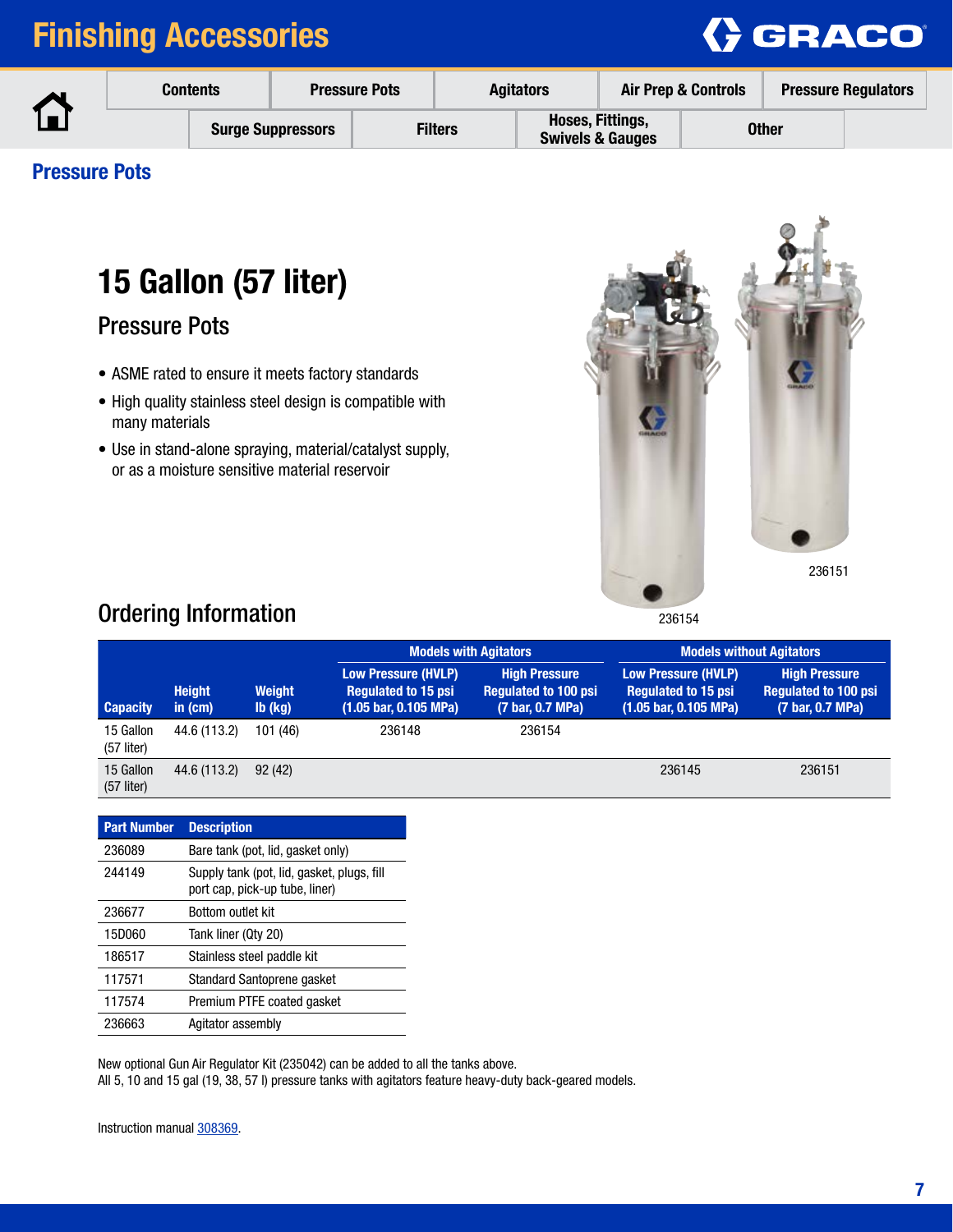

| <b>Contents</b> |                          | <b>Pressure Pots</b> |  | <b>Agitators</b> |  | <b>Air Prep &amp; Controls</b>                  |  | <b>Pressure Regulators</b> |  |
|-----------------|--------------------------|----------------------|--|------------------|--|-------------------------------------------------|--|----------------------------|--|
|                 | <b>Surge Suppressors</b> |                      |  | <b>Filters</b>   |  | Hoses, Fittings,<br><b>Swivels &amp; Gauges</b> |  | Other                      |  |

### Pressure Pots

# 2.5 Gallon (9.5 liter) Aluminum

Pressure Pots

- Painted aluminum tank ideal for adhesives or other coatings
- Single or dual regulator options for pulsation-free fluid delivery
- Built-in handle for easy movement



223833

## Ordering Information

| Part No. | <b>Description</b>                                            | <b>Tank</b><br><b>Capacity</b> | <b>Max. Working</b><br><b>Pressure</b> | <b>Relief Valve</b><br><b>Setting</b> | <b>Fluid</b><br><b>Inlet</b> | <b>Fluid</b><br><b>Outlet</b> | <b>Wetted Parts</b>               | <b>Air Inlet</b> | Size (H x W)<br>in $(cm)$                 |
|----------|---------------------------------------------------------------|--------------------------------|----------------------------------------|---------------------------------------|------------------------------|-------------------------------|-----------------------------------|------------------|-------------------------------------------|
| 171226   | $2-1/2$ Gallon<br>Pressure Pot                                | $2.5$ gal<br>(9.5)             | 50 psi (3.5 bar,<br>$0.35$ MPa)        | 50 psi (3.5 bar,<br>$0.35$ MPa)       | 1/4<br>npt(m)                | 3/8<br>npsm(m)                | Aluminum, brass,<br>steel, buna-N | $1/4$ npt(m)     | $21 \times 11 - 1/4$<br>$(53 \times 286)$ |
| 223833   | $2-1/2$ Gallon<br>Pressure Pot with<br><b>Dual Regulators</b> | $2.5$ gal<br>(9.5)             | 50 psi (3.5 bar,<br>$0.35$ MPa)        | 50 psi (3.5 bar,<br>$0.35$ MPa)       | 1/4<br>npt(m)                | 3/8<br>npsm(m)                | Aluminum, brass,<br>steel, buna-N | $1/4$ npt(m)     | $21 \times 11 - 1/4$<br>$(53 \times 286)$ |

Instruction manual: [307133](http://search.graco.com/search?site=all_dam_no_historic&client=search_links&tlen=1024&filter=0&num=50&proxystylesheet=search_links&q=307133)